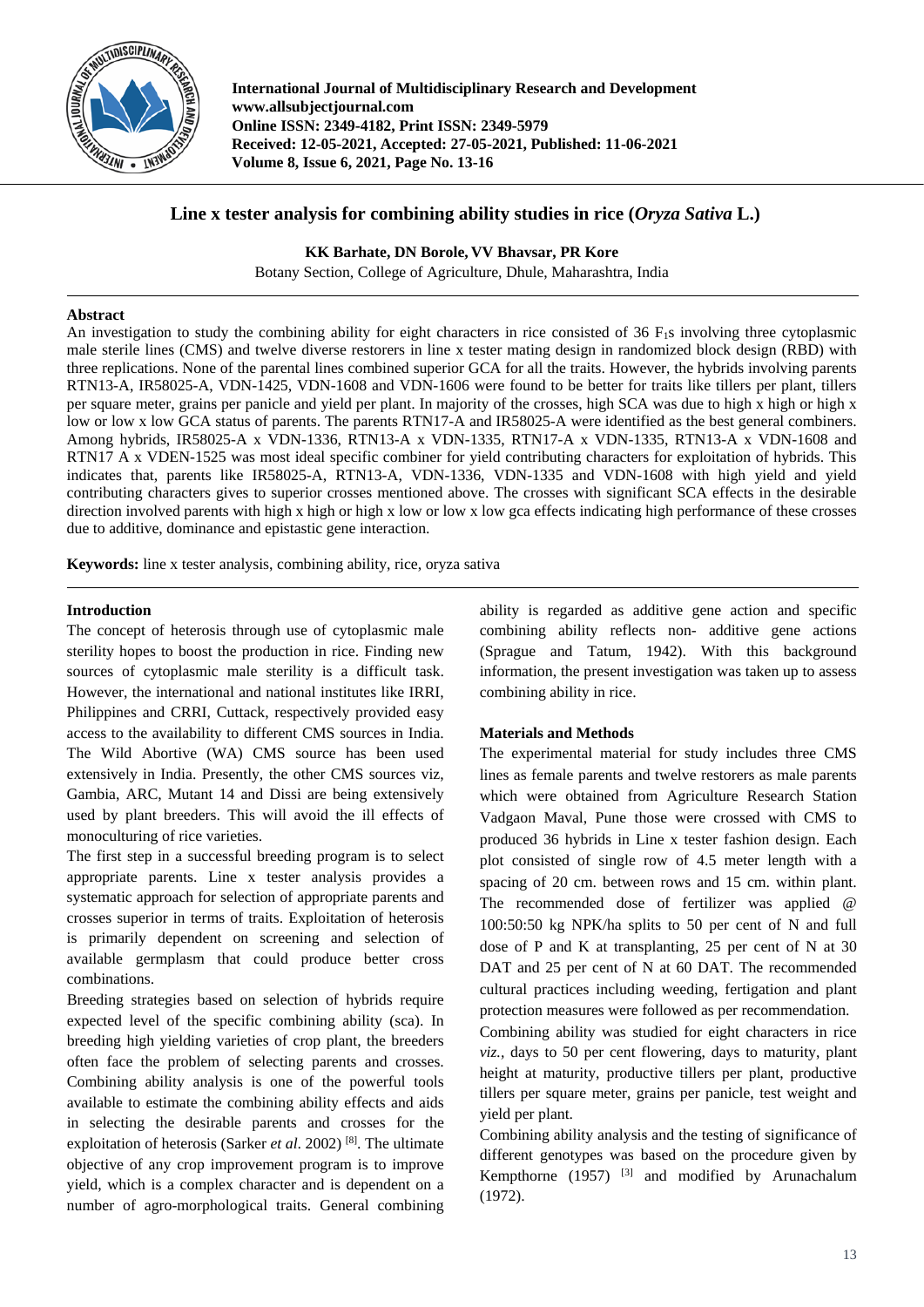| Sr.no. | <b>Source</b>     | D.F. | <b>Name of Characters</b> |                 |              |                   |                   |           |             |                    |  |  |
|--------|-------------------|------|---------------------------|-----------------|--------------|-------------------|-------------------|-----------|-------------|--------------------|--|--|
|        |                   |      | Days to 50%               | Days to         | <b>Plant</b> | <b>Productive</b> | <b>Productive</b> | Grains/   | <b>Test</b> | Grain              |  |  |
|        |                   |      | <b>Flowering</b>          | <b>Maturity</b> | Height(cm)   | tiller/plant      | tillers/sq.m      | panicle   | Weight(gm)  | <b>Yield/Plant</b> |  |  |
|        | Replication       | 2    | 0.84                      | 1.75            | $111.62**$   | 115.12            | 1251.27           | 764.28    | 1.12        | 195.76             |  |  |
| 2      | Due to Males      |      | $108.52**$                | $140.50**$      | 151.10**     | 1721.82**         | 11612.34**        | 8559.51** | $208.67**$  | $405.08**$         |  |  |
| 3      | Due to<br>Females | ↑    | $35.15**$                 | $50.36**$       | $30.01*$     | 428.66*           | 3900.33**         | 773.13**  | $4.68**$    | $128.24**$         |  |  |
| 4      | Male x<br>Female  | 22   | $15.76**$                 | $18.22**$       | $96.11**$    | 196.97            | 2417.30*          | 459.02    | $1.90*$     | 41.50              |  |  |
|        | Error             | 70   | 0.37                      | 1.25            | 12.41        | 221.99            | 1329.47           | 213.19    | 0.64        | 43.34              |  |  |

\*,\*\* significant at 5 and 1 %, respectively.

| Table 2: GCA effects for combing ability analysis for different charecters. |  |  |  |  |
|-----------------------------------------------------------------------------|--|--|--|--|
|-----------------------------------------------------------------------------|--|--|--|--|

| <b>Name of Characters</b> |                  |                 |              |              |                   |             |             |              |  |  |  |
|---------------------------|------------------|-----------------|--------------|--------------|-------------------|-------------|-------------|--------------|--|--|--|
| Name of parent            | 50%              | Days to         | <b>Plant</b> | Productive   | <b>Productive</b> |             | <b>Test</b> | Yield/       |  |  |  |
| varieties                 | <b>Flowering</b> | <b>Maturity</b> | Height       | tiller/plant | tillers/sq.m      | Seeds/plant | Weight      | <b>Plant</b> |  |  |  |
| <b>IR 58525A</b>          | 1.13             | $-1.139$        | $-0.785$     | $3.983**$    | $11.421**$        | 4.206       | 0.332       | 0.549        |  |  |  |
| RTN 13A                   | $-0.426*$        | 1.222           | $-0.219$     | $-1.912*$    | $-2.47$           | 0.765       | 0.05        | 0.472        |  |  |  |
| RTN17A                    | $-0.704**$       | $-0.083$        | $1.005*$     | $-2.072**$   | $-8.952**$        | -4.971      | $-0.383$    | $-1.021$     |  |  |  |
| <b>VDN1325</b>            | $-4.426*$        | $-6.389**$      | 0.329        | $-1.625*$    | 4.938             | $-3.715$    | $1.732**$   | $4.567**$    |  |  |  |
| <b>VDN1336</b>            | $2.907*$         | $-0.833$        | $6.444**$    | 4.486**      | $-6.173**$        | $-22.216**$ | $1.89**$    | $-4.004**$   |  |  |  |
| <b>VDN 1424</b>           | $2.019*$         | 1.167           | $-4.722**$   | 0.463        | 75.304**          | 42.796**    | $-8.381**$  | 5.282**      |  |  |  |
| <b>VDN</b> 1425           | $3.13*$          | $5.056**$       | $-1.514*$    | $-0.234$     | 49.386**          | 37.977**    | $-7.803**$  | 8.595**      |  |  |  |
| <b>VDN1335</b>            | $-6.093**$       | $-7.278**$      | $8.94**$     | $-1.836*$    | 16.054**          | $13.301**$  | $1.157*$    | $-0.683$     |  |  |  |
| <b>VDN1604</b>            | $-5.093**$       | 1.611           | 1.228*       | $-2.367**$   | $-20.986**$       | $-24.188**$ | $3.557**$   | $-1.016$     |  |  |  |
| <b>VDN1606</b>            | $-0.87$          | $-0.167$        | 0.616        | $12.346**$   | $-43.216**$       | $-35.366**$ | $5.272**$   | 5.334**      |  |  |  |
| <b>VDN1608</b>            | 0.13             | $-0.5$          | 0.206        | $-1.195*$    | 23.458**          | $-3.728$    | $4.572**$   | 8.919**      |  |  |  |
| <b>VDN1525</b>            | $2.574*$         | 1.611           | $-3.452**$   | $-2.56**$    | $-28.399**$       | 57.079**    | $-6.798**$  | $-2.839*$    |  |  |  |
| <b>VDN1520</b>            | 0.241            | 0.167           | $-4.03**$    | $-2.36**$    | $-20.986**$       | $-27.897**$ | $1.537*$    | $-8.915**$   |  |  |  |
| <b>VDN1510</b>            | 1.13             | $-1.056$        | $-1.648*$    | $-2.315**$   | $-9.875*$         | $-21.398**$ | 1.024       | $-12.271**$  |  |  |  |
| <b>VDN1621</b>            | $4.352**$        | $6.611**$       | $-2.397*$    | $-2.806**$   | $-39.504**$       | $-12.646**$ | $2.241**$   | $-2.969*$    |  |  |  |

\*,\*\* significant at 5 and 1 %, respectively.

**Table 3:** SCA effects for combing ability analysis for different charecters

| <b>Name of Characters</b> |                  |                         |             |                                        |              |             |             |            |  |  |
|---------------------------|------------------|-------------------------|-------------|----------------------------------------|--------------|-------------|-------------|------------|--|--|
| <b>Crosses</b>            | Days to 50%      | <b>Plant</b><br>Days to |             | <b>Productive</b><br><b>Productive</b> |              |             | <b>Test</b> | Yield/     |  |  |
|                           | <b>Flowering</b> | <b>Maturity</b>         | Height(cm)  | tiller/plant                           | tillers/sq.m | Seeds/plant | Weight(gm)  | Plant      |  |  |
| IR 58525A *VDN1325        | $2.093**$        | $3.806**$               | $-1.11$     | $-1.946$                               | 51.54**      | 8.847**     | $0.933**$   | 1.566*     |  |  |
| IR 58525A*VDN1336         | $6.093**$        | $1.583*$                | $6.431**$   | $10.52**$                              | 29.317*      | $17.375**$  | $-0.491*$   | $7.417**$  |  |  |
| IR 58525A*VDN1424         | $1.648*$         | $-2.417**$              | $-3.069**$  | $-3.07**$                              | 14.497       | $4.546*$    | $0.51*$     | $1.11*$    |  |  |
| IR 58525A*VDN1425         | $-0.463$         | $-2.306**$              | $-3.428**$  | $-4.22**$                              | $-15.108$    | 0.528       | $0.504*$    | $1.441*$   |  |  |
| IR 58525A*VDN1335         | 0.759            | 0.361                   | $-4.088**$  | $-3.448**$                             | 7.104        | $8.545**$   | $-0.199$    | $-9.571**$ |  |  |
| IR 58525A*VDN1604         | 0.759            | 1.472*                  | $-1.146$    | $-4.003**$                             | $-11.423$    | $7.21**$    | $-0.682*$   | $-1.454*$  |  |  |
| IR 58525A*VDN1606         | $-1.13*$         | $-2.417*$               | $-0.701$    | 26.567**                               | $-33.636**$  | 4.338*      | $-0.797*$   | 1.879***   |  |  |
| IR 58525A*VDN1608         | $-2.463**$       | $-0.75$                 | 1.195       | $-4.042**$                             | $-11.42$     | $-10.616**$ | $0.553*$    | $-2.34*$   |  |  |
| IR 58525A*VDN1525         | $-1.574*$        | $1.139*$                | $4.044**$   | $-4.427**$                             | $-26.234*$   | $-1.356$    | $1.04**$    | $-2.632*$  |  |  |
| IR 58525A*VDN1520         | $-2.574**$       | $-1.75*$                | 0.462       | $-4.113**$                             | $-11.423$    | $-35.097**$ | $-0.556*$   | 0.854      |  |  |
| IR 58525A*VDN1510         | $-2.463**$       | 0.472                   | 1.963*      | $-3.386**$                             | $33.02**$    | $-4.78*$    | $-0.382$    | $-0.033$   |  |  |
| IR 58525A*VDN1621         | $-0.685$         | 0.806                   | $-0.555$    | $-4.431**$                             | $-26.235*$   | 0.461       | $-0.432$    | 1.764*     |  |  |
| <b>RTN 13A*VDN1325</b>    | $-1.352*$        | $-1.889*$               | 5.897**     | 0.276                                  | $-45.676**$  | $-9.928**$  | $-1.108**$  | $-0.741$   |  |  |
| <b>RTN 13A*VDN1336</b>    | $-2.685**$       | $1.222*$                | $-15.012**$ | $-5.828**$                             | $-34.565**$  | $-6.844**$  | $0.857**$   | -5.537**   |  |  |
| <b>RTN 13A*VDN1424</b>    | $-2.13**$        | $-1.111*$               | $-2.979*$   | 2.162                                  | 17.289       | $9.101**$   | $-0.678*$   | $-1.51$    |  |  |
| <b>RTN 13A*VDN1425</b>    | $-0.574$         | 0.667                   | 0.839       | 2.392                                  | 20.976*      | 2.966       | $-0.364$    | 0.244      |  |  |
| <b>RTN 13A*VDN1335</b>    | $-0.019$         | 0.667                   | $8.242**$   | 1.927                                  | $-12.348$    | $-5.56**$   | 0.333       | $5.075**$  |  |  |
| <b>RTN 13A*VDN1604</b>    | $-0.019$         | $-1.556*$               | 1.038       | 2.142                                  | 13.582       | $-1.765$    | $-0.234$    | $-0.528$   |  |  |
| <b>RTN 13A*VDN1606</b>    | 0.759            | 0.556                   | 1.826*      | $-13.405**$                            | 13.579       | $-5.02**$   | $1.118**$   | $-0.061$   |  |  |
| RTN 13A*VDN1608           | $2.426**$        | 3.889**                 | $2.436**$   | 3.013**                                | 35.804**     | 8.729**     | $-0.732**$  | $4.12**$   |  |  |
| <b>RTN 13A*VDN1525</b>    | 0.315            | $-0.889$                | 0.928       | 1.669                                  | $-1.239$     | $-4.198*$   | $0.488*$    | $-0.739$   |  |  |
| RTN 13A*VDN1520           | 0.648            | 0.556                   | $-3.868**$  | 1.835                                  | 2.472        | 17.228**    | $-0.097$    | 0.464      |  |  |
| <b>RTN 13A*VDN1510</b>    | $1.093*$         | $-3.222**$              | $-2.786**$  | 1.57                                   | $-19.749*$   | $-1.835$    | $0.433*$    | $-0.187$   |  |  |
| <b>RTN 13A*VDN1621</b>    | $1.537*$         | $1.111*$                | $3.439**$   | $2.247*$                               | 9.876        | $-2.874$    | $-0.017$    | $-0.599$   |  |  |
| RTN17 A*VDN1325           | $-0.741$         | $-1.917*$               | $-4.787**$  | 1.669                                  | $-5.864$     | 1.081       | 0.175       | $-0.824$   |  |  |
| RTN17 A*VDN1336           | $-3.407**$       | $-2.806**$              | $8.581**$   | $-4.692**$                             | 5.247        | $-10.531**$ | $-0.366*$   | $-1.88*$   |  |  |
| $RTN17A*VDN1424$          | 0.481            | $3.528**$               | $6.048**$   | 0.908                                  | $-31.786**$  | $-13.647**$ | 0.168       | 0.4        |  |  |
| RTN17 A*VDN1425           | $1.037*$         | $1.639*$                | 2.589*      | 1.828                                  | $-5.868$     | $-3.494$    | $-0.14$     | $-1.685*$  |  |  |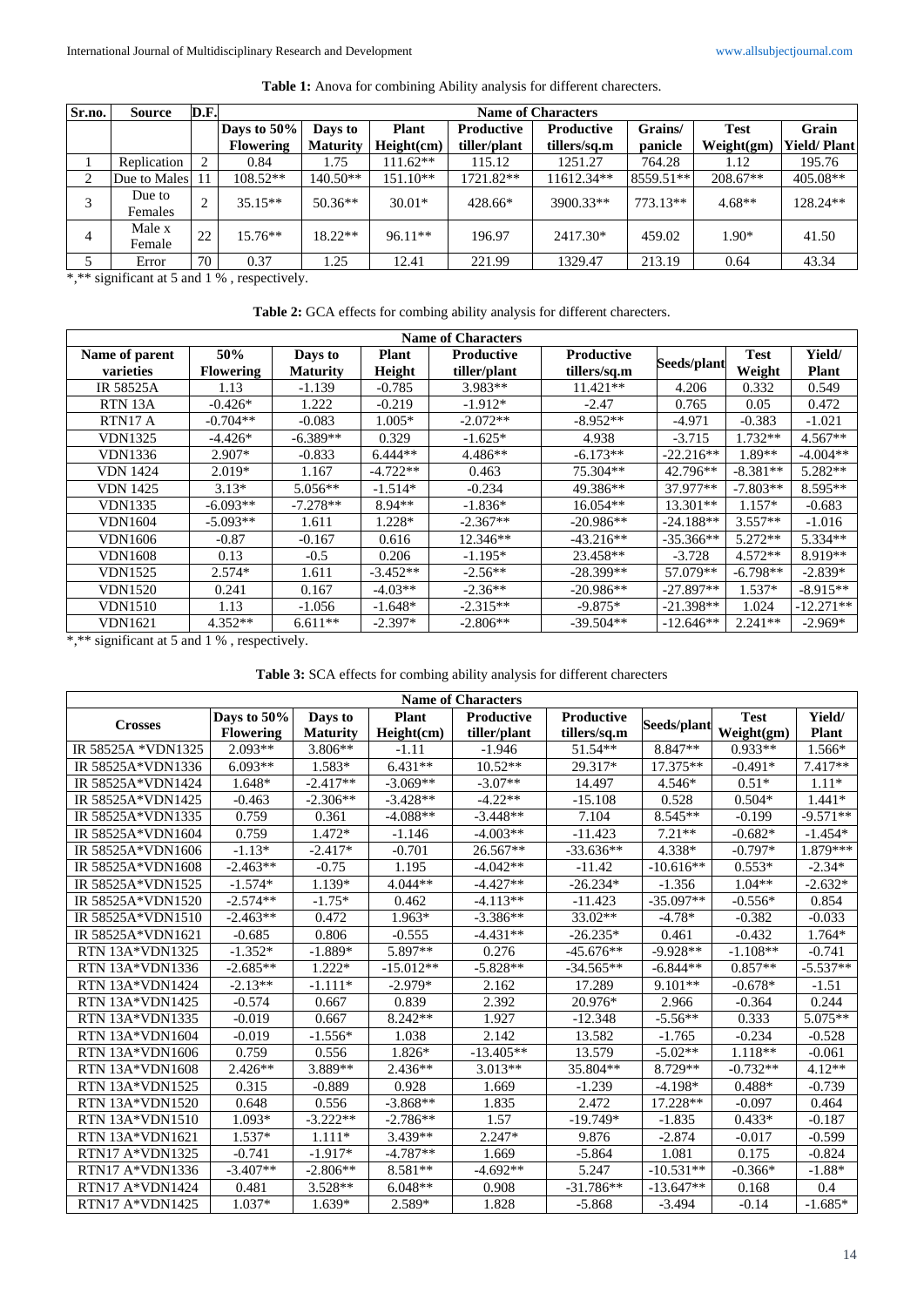| RTN17 A*VDN1335  | $-0.741$ | $-1.028*$  | $-4.155**$ | 1.52        | 5.244      | $-2.984$   | $-0.134$   | 4.496**   |
|------------------|----------|------------|------------|-------------|------------|------------|------------|-----------|
| $RTN17A*VDN1604$ | $-0.741$ | 0.083      | 0.108      | 1.862       | $-2.159$   | $-5.446**$ | $0.916**$  | 1.983*    |
| $RTN17A*VDN1606$ | 0.37     | 1.861*     | $-1.125$   | $-13.162**$ | $20.057*$  | 0.682      | $-0.322$   | $-1.818*$ |
| $RTN17A*VDN1608$ | 0.037    | $-3.139**$ | $-3.631**$ | 1.029       | $-24.384*$ | l.888      | 0.178      | $-1.78*$  |
| $RTN17A*VDN1525$ | 1.259*   | $-0.25$    | $-4.972**$ | 2.758*      | 27.473**   | $5.554**$  | $-1.528**$ | $3.371**$ |
| $RTN17A*VDN1520$ | 1.926*   | 1.194*     | $3.405**$  | $2.278*$    | 8.951      | $17.87**$  | $0.653*$   | $-1.319*$ |
| $RTN17A*VDN1510$ | $1.37*$  | $2.75**$   | 0.823      | 1.816       | $-13.27$   | $6.614**$  | $-0.05$    | 0.22      |
| $RTN17A*VDN1621$ | $-0.852$ | $-1.917*$  | $-2.885**$ | $2.184*$    | 16.359     | 2.412      | $0.45*$    | $-1.165*$ |

\*, \*\* significant at 5 and 1 %, respectively.

### **Results and Discussions**

### **Days to 50 per cent flowering (No.)**

For days to 50 per cent flowering negative gca effects are desirable in view for developing early hybrids. Among the lines two lines RTN-13A (-0.42) and RTN-17A (-0.70) recorded significant negative gca effect. While among the testers VDN-1335 (-6.09) negative gca effect followed by VDN-1604 (-5.09), VDN-1325 (-4.42) and VDN-1606 (- 0.87) showed negative gca effect which were good combiner for earliness.

### **Days to maturity (No.)**

Negative gca effects for days to maturity are desirable in view of developing early hybrids. Out of the three lines, IR58525-A (-1.139) recorded significant negative gca effect, while RTN-17A (-0.083) recorded non-significant negative gca effects for days to maturity. Amongst testers VDN-1335 (-7.278) and VDN-1325 (-6.38) showed significant negative gca effects.

#### **Plant height (cm)**

Significant positive gca effects was recorded by only one line, RTN-17A (1.005) and among the testers VDN-1335 (8.94) and VDN-1336 (6.44). Among the lines IR58525A (- 0.78) and RTN-13A (-0.219), while six tester VDN-1424 (- 4.72), VDN-1520 (-4.03), VDN-1525 (-3.45), VDN-1621 (- 2.397), VDN-1510 (-1.648) and VDN-1425 (-1.514) recorded negative gca effect which were good combiner for dwarfness.

### **Productive tillers per plant (No)**

All the three lines recorded significant gca effect. The maximum gca effect was observed by the line IR58525A (3.983). Among the tester gca significant positive gca effects present in VDN-1336 (4.486) and maximum 12.346 (VDN-1606). Only three testers recorded positive significant gca effect for this character.

### **Tillers per square meter (No.)**

The maximum positive gca effect was observed by IR58525A (11.42) Among the testers five testers recorded positive gca effect. Maximum positive gca effect was observed in VDN 1424 (75.30) followed by VDN-1425 (49.38), VDN-1608 (23.45), VDN-1335 (16.05) and VDN-1325 (4.93) which were good combiner for tillers per square meter.

### **Test weight (g)**

Among the lines two lines viz. IR58525-A (0.332) and RTN-13A (0.05) exhibited positive gca effect. Whereas VDN-1606 (5.27) showed maximum gca effect followed by VDN-1608 (4.57), VDN-1604 (3.55) appears good combiners for thousand seed weight.

### **Number of Seeds per plant (No.)**

The maximum positive gca effect was observed by IR58525-A (4.20). Among the testers the positive significant gca effect was recorded by four testers viz. VDN-1525 (57.07), followed by VDN-1424 (42.79), VDN-1425 (37.97), VDN-1335 (13.30) and appears to be good general combiners.

#### **Yield per plant (g)**

The maximum gca effect was recorded by IR58525-A (0.54), followed by RTN-13A (0.47). Among the tester only, VDN 1608(8.91), VDN-1425 (8.59), VDN-1606 (5.33) and VDN-1424 (5.28) were recorded significant positive gca effects were the good combiner for yield per plant.

It is quite evident that none of the female and male parents exhibited significant gca effect for all characters. The line IR58525-A had the highest gca effect for the tillers per plant, tillers per square meter, seeds per plant test weight, yield per plant and days to 50 per cent flowering The line RTN17-A had the highest gca effect for plant height, panicle length.

Among the restorers VDN1425 was the best combiner, with higher gca effect for five characters *viz.,* days to 50 per cent flowering, days to maturity, panicle length, tillers per square meter, and seed yield per plant. The tester VDN1335 for plant height at maturity, VDN1606 for productive tiller per plant and VDN1525 for seeds per plant from the above studies VDN1608 were found to be best general combiner for yield and most important yield contributing characters.

The above results are in agreement with reports of Shanti *et*  al. (1996), Singh et al. (1996)<sup>[10]</sup>, Sreedhar and Kulkarni (1997)<sup>[13]</sup>, Lavanya (2000)<sup>[4]</sup>, Munhot *et al.* (2000)<sup>[5]</sup>, Savery and Ganesan (2003)<sup>[9]</sup> Panwar (2005)<sup>[6]</sup> and Dhakar and Vyas (2006) [2] .

# **Specific combining ability**

## **Days to 50 % flowering (No.)**

Among the 36 hybrids, only six hybrids viz. RTN-17A x VDN-1336(-3.407), RTN-13A x VDN-1336 (-2.685), IR58525-A x VDN-1520 (-2.574), IT-58525A x VDN-1510 and IR58525-AxVDN-1608 (-2.463), and RTN-13A x VDN-1424 (-2.13), recorded significant negative SCA effects which is considered to be desirable for earliness.

### **Days to maturity (No.)**

Thirteen hybrids recorded significant negative sca effect viz. RTN-13A x VDN-1510 (-3.22),RTN-17A x VDN-1608 (- 3.13), RTN-17A x VDN-1336 (-2.806), IR58525 xVDN-1606 and IR58525A x VDN-1424 (-2.41), IR58525A x VDN-1425 (-2.306), RTN-17 AxVDN-1325 and RTN-17A x VDN-1621 (-1.917), RTN-13A x VDN-1325 (-1.889), RTN-13A x VDN-1604 (-1.556) recorded significant negative sca effects considered to be desirable for earliness.